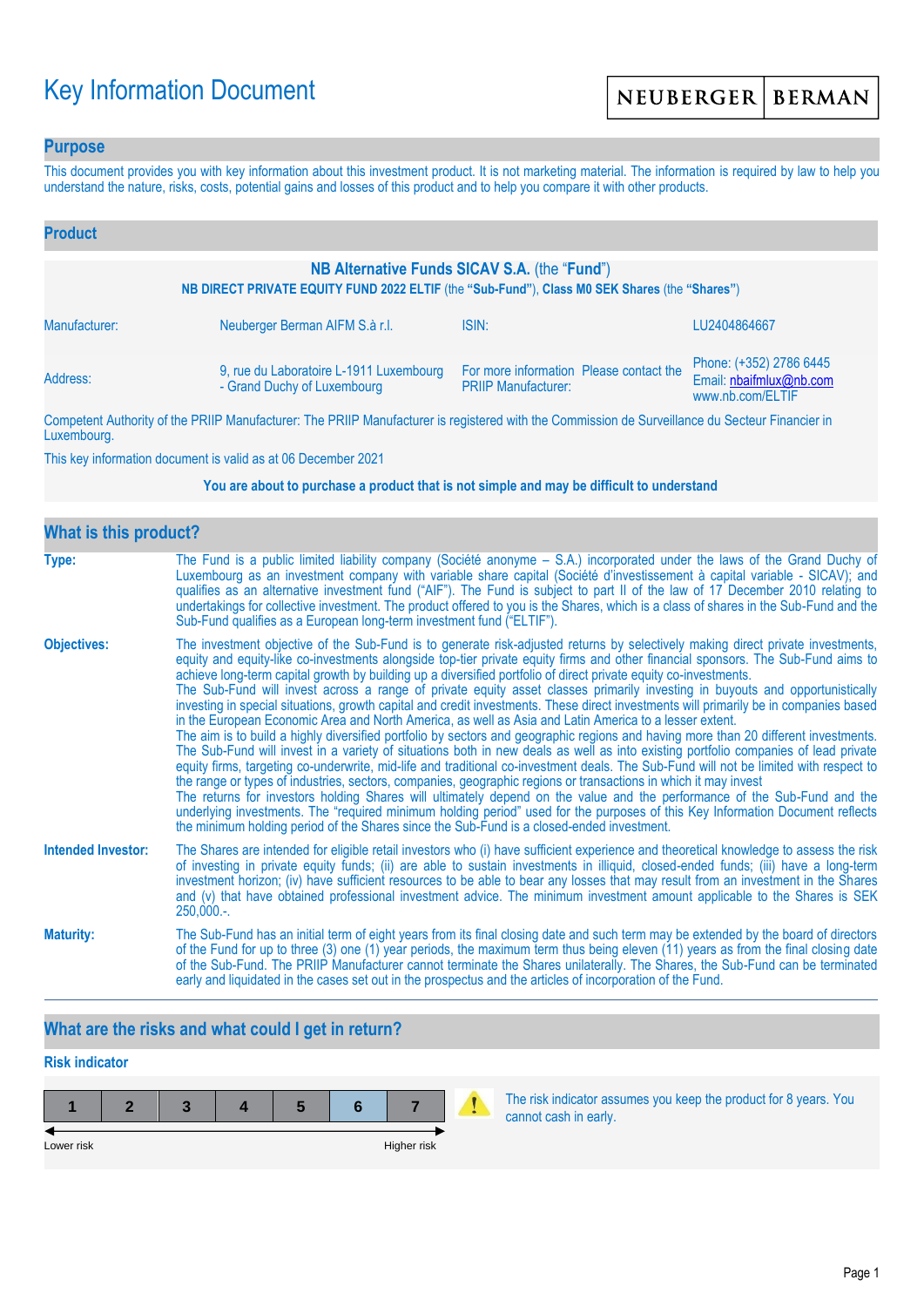The summary risk indicator ("SRI") is a guide to the level of risk of this product compared to other products. It shows how likely it is that the product will lose money because of movements in the markets or because we are not able to pay you. We have classified this product as class 6 out of 7, which is a high risk class. This rates the potential losses from future performance at a high-level, and poor market conditions impact the capacity of the Sub-Fund to pay you. **Be aware of currency risk. In some circumstances, you may receive payments in a different currency, so the final return you will get may depend on the exchange rate between** 

#### **the two currencies. This risk is not considered in the indicator shown above.**

If the currency of the Shares is different from the currency of the Sub-Fund, exchange rate fluctuations will affect the return on investment. Also, the Sub-Fund will make investments in different currencies. This product does not include any protection from future market performance so you could lose some or all of your investment. If the Sub-Fund is not able to pay you what is owed, you could lose your entire investment.

#### **Performance Scenarios**

**Investment 10 000 SEK**

**Market developments in the future cannot be accurately predicted. The scenarios shown are only an indication of some of the possible outcomes based on recent returns. Actual returns could be lower.**

| <b>INVESURENT TU UUU SER</b> |                                     |                                              |
|------------------------------|-------------------------------------|----------------------------------------------|
| <b>Scenarios</b>             |                                     | 8 years<br>(minimum required holding period) |
| <b>Stress Scenario</b>       | What you might get back after costs | 7483.20 SEK                                  |
|                              | Average return each year            | $-3.56%$                                     |
| <b>Unfavourable Scenario</b> | What you might get back after costs | 15 295.80 SEK                                |
|                              | Average return each year            | 5.46%                                        |
| <b>Moderate Scenario</b>     | What you might get back after costs | 18 541.31 SEK                                |
|                              | Average return each year            | 8.02%                                        |
| <b>Favourable Scenario</b>   | What you might get back after costs | 22 403.65 SEK                                |
|                              | Average return each year            | 10.61%                                       |

This table shows the money you could get back over the next 8 years (recommended holding period), under different scenarios, assuming that you invest 10 000 SEK. The scenarios shown illustrate how your investment could perform. You can compare them with the scenarios of other products. The scenarios presented are an estimate of future performance based on evidence from the past on how the value on this investment varies, and are not an exact indicator. What you get will vary depending on how the market performs and how long you keep the product. The stress scenario shows what you might get back in extreme market circumstances, and it does not take into account the situation where we are not able to pay you. The figures shown include all the costs of the product itself, but may not include all the costs you pay to your advisor or distributor. The figures do not take into account your personal tax situation, which may also affect how much you get back.

#### **What happens if Neuberger Berman AIFM S.à r.l. is unable to pay out?**

Losses are not covered by an investor's compensation or guaranteed scheme. The investor may not face a financial loss due to the default of the PRIIP Manufacturer.

Brown Brothers Harriman (Luxembourg) S.C.A (the "Depositary") will perform safekeeping duties for the Fund's assets. In the event of the insolvency of the PRIIP Manufacturer, the Fund's assets in the safekeeping of the Depositary will not be affected. However, in the event of the Depositary's insolvency, or someone acting on its behalf, the Fund may suffer a financial loss. However, this risk is mitigated to a certain extent by the fact the Depositary is required by law and regulation to segregate its own assets from the assets of the Fund. The Depositary will also be liable to the Fund and the investors for any loss arising from, among other things, its negligence, fraud or intentional failure properly to fulfil its obligations (subject to certain limitations).

#### **What are the costs?**

The Reduction In Yield ("RIY") shows what impact the total costs you pay will have on the return you might receive and may reduce the growth of your investment ("Impact on Return"). The total costs take into account one-off, ongoing and incidental costs. The amounts shown below are the cumulative costs of the product itself, at the recommended holding periods. The figures assume that you invest 10 000 SEK. The figures are estimates and may change in the future.

#### **Costs over Time**

The person selling you or advising you about this product may charge you other costs. If so, this person will provide you with information about these costs, and should show you the impact that all costs will have on your investment over time.

| Investment 10 000 SEK           | If you cash in after 8 years |
|---------------------------------|------------------------------|
| <b>Total costs</b>              | 3 158,40 SEK                 |
| Impact on return (RIY) per year | 3.95%                        |